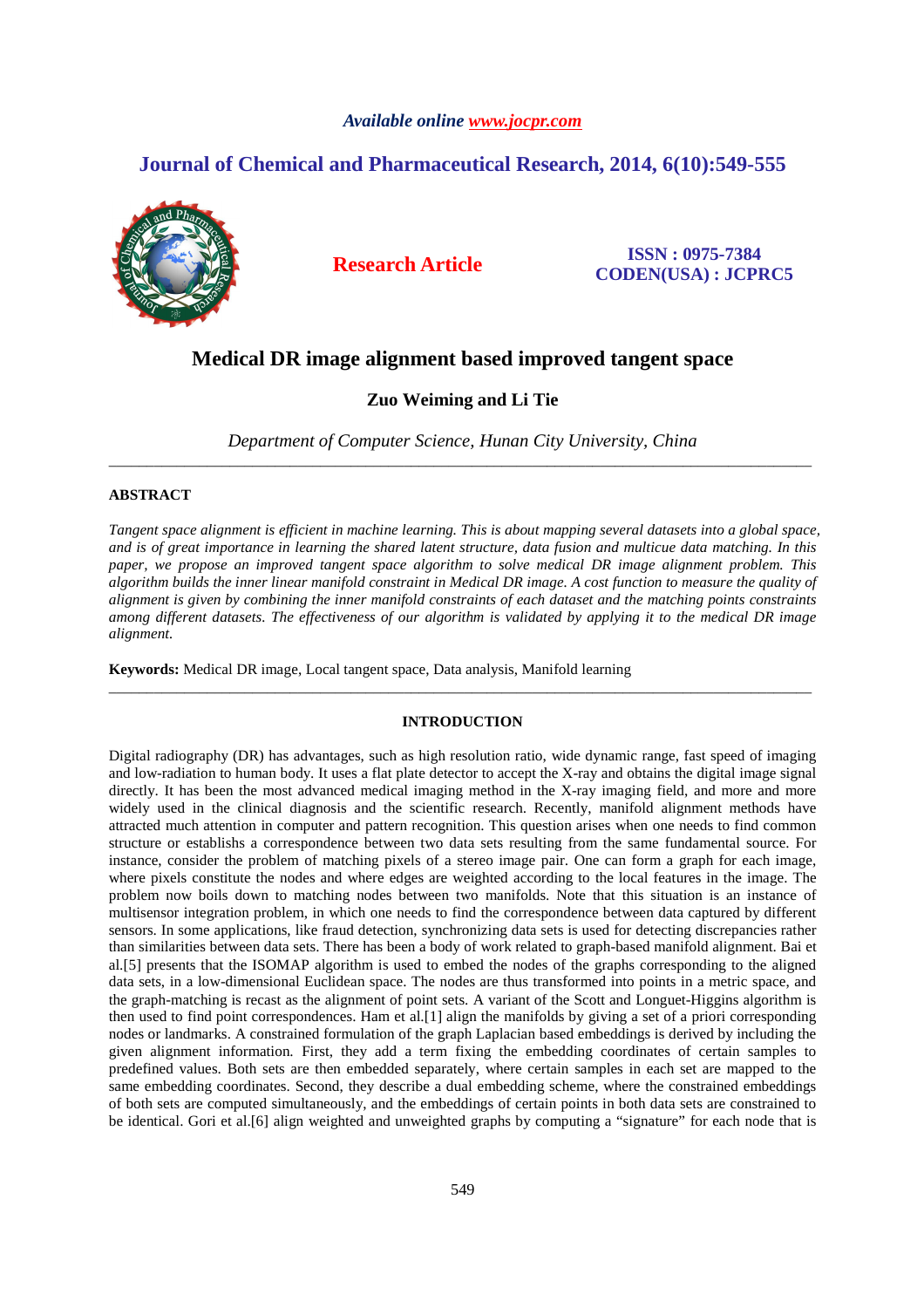based on repeated use of the invariant measure of different Markov chains defined on the data. The nodes/samples are then matched in two ways: First, in a one-by-one basis, where nodes with similar signatures are coupled. Second,in a globally optimal approach using a bipartite graph matching scheme. An approach to Many-to-Many alignment was presented in[7] by Keselman et al. They aim to match corresponding clusters of nodes in both data sets, rather then match individual nodes. The data sets are embedded in a metric space using the Matousek embedding and sets of nodes are then aligned using the Earth Mover's Distance, which is a distribution-based similarity measure for sets. In the data alignment segment of our work, we resolve the alignment of data sets with a common low-dimensional manifold, but different densities, by incorporating the use of the density-invariant embedding.

*\_\_\_\_\_\_\_\_\_\_\_\_\_\_\_\_\_\_\_\_\_\_\_\_\_\_\_\_\_\_\_\_\_\_\_\_\_\_\_\_\_\_\_\_\_\_\_\_\_\_\_\_\_\_\_\_\_\_\_\_\_\_\_\_\_\_\_\_\_\_\_\_\_\_\_\_\_\_*

#### **Manifold constraint of a single dataset**

The basic idea of LTSA is to construct local linear approximations of the manifold in the form of a collection of overlapping approximate tangent spaces at each sample point, and then align those tangent spaces to obtain a global parametrization of the manifold. Details and derivation of the algorithm can be found in [4]. Given a data set  $X = [x_1, \dots, x_N]$  with  $x_i \in R^m$ , sampled (possibly with noise) from a d-dimensional manifold  $(d \ll m), x_i = f(\tau_i) + \varepsilon_i$ , where  $f: \Omega \subset R^d \to R^m$ ,  $\Omega$  is an open connected subset, and  $\varepsilon_i$  represents noise. LTSA assumes that d is known and proceeds in the following steps.

(1) Local neighborhood construction. For each  $x_i$ ,  $i = 1, ..., N$ , determine a set  $X_i = [x_{i_1}, ..., x_{i_k}]$  of its neighbors (k nearest neighbors, for example).

(2) Local linear fitting. Compute the optimal rank-d approximation to the centered matrix  $(X_i - \overline{x}_i e^T)$ , where 1 1 *j k*  $\overline{x}_i = \frac{1}{k} \sum_{j=1}^k x_i$  $=\frac{1}{k}\sum_{j=1}^{k}x_{i_j}$ , and *e* is a k-dimensional row vector of all 1's. By the SVD of  $X_i - \overline{x}_i e^T$ ,  $X - \overline{x}e^T = Q \sum V^d$ , if  $\sum_d = diag(\sigma_1, ..., \sigma_d)$  with the *d* largest singular value of  $X_i - \overline{x_i}e^T$ ,  $Q_d$  and  $V<sup>d</sup>$  are the matrices of correlating left and right singular vectors, respectively . we can obtain the orthonormal basis  $Q_i$  for the d-dimensional tangent space of the manifold at  $x_i$ , and the orthogonal projection of each  $x_{i_j}$  in its neighborhood to the computed tangent space  $\theta_j^{(i)} = Q_i^T (x_{i_j} - \overline{x}_i)$ .

(3) Local coordinates alignment. Align the N local projections  $\Theta_i = \left[ \theta_1^{(i)}, \dots, \theta_k^{(i)} \right]$ ,  $i = 1, \dots, N$ , to obtain the global coordinates Denote  $\tau_1, \ldots, \tau_N$ , and  $T_i = [\tau_{i_1}, \ldots, \tau_{i_k}]$  which consists of a subset of the columns of T with the index set  $\{i_1, \ldots, i_k\}$  determined by the neighbors of each  $x_i$ . Let  $E_i = T_i - c_i e^T - L_i \Theta_i$  be the local reconstruction error matrix, where  $c_i = \frac{1}{k}T_i e$  $=\frac{1}{k}T_i e$  and  $L_i = T_i(I - \frac{1}{k}ee^T)\Theta_i^+ = T_i\Theta_i^+$ , where  $\Theta_i^+$  is the Moor-Penrose generalized inverse of and e is a vector of all ones.

$$
E_i = TS_i W_i \tag{1}
$$

Where  $S_i$  is the 0-1 selection matrix such that  $TS_i = T_i$  and  $W_i = (I - \frac{1}{k}ee^T)(I - \Theta_i^+ \Theta^+)$ . Then the single data set manifold alignment of LTSA is achieved by minimizing the following global reconstruction error:

$$
E(T) = \sum_{i} ||E_{i}||^{2} \equiv \sum_{i} ||TS_{i}W_{i}||_{F}^{2} = ||TS\widehat{W}||_{F}^{2}
$$
 (2)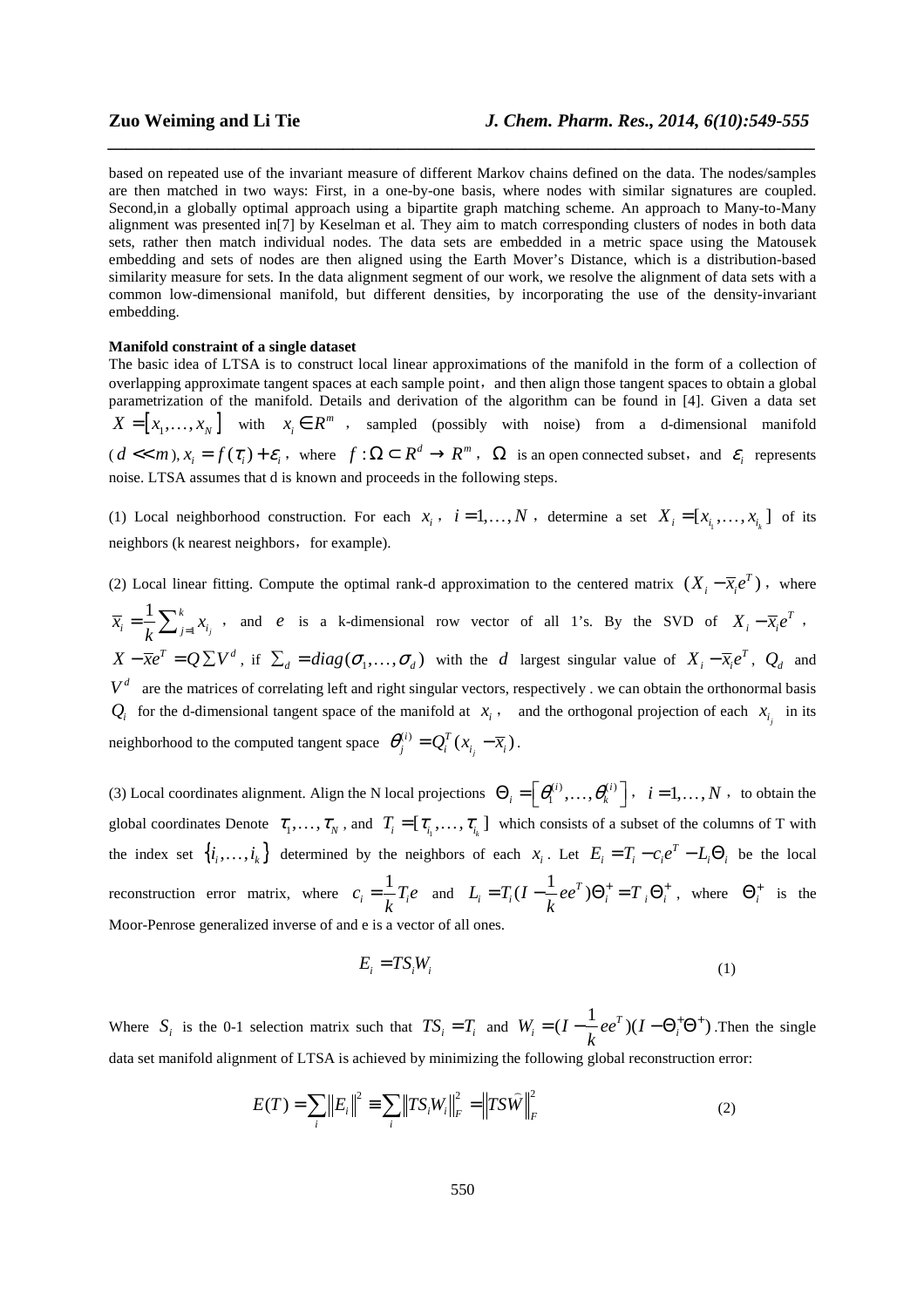Where  $S = [S_1, \dots, S_N]$  and  $\hat{W} = diag(W_1, \dots, W_N)$  $\overline{a}$  $\cdots$ 

Both the approximation vector  $w_i$  and the approximation matrix  $w_i$  are distilled from the high-dimensional data X. There are several methods to determine the approximation coefficients listed in Table 1. Local learning regularization and LLE[6] are two ways to determine the approximation vector  $w_i$  for the point mode. LTSA[7] offers us a method to determine the approximation matrix  $w_i$  for the block mode. Here  $\theta_i$  is the mapping of  $\overline{X}_{\overline{\Gamma}_i}$  in the local tangent space,  $\theta_i^+$  is the Moor-Penrose generalized inverse of  $\theta_i$ , and  $W_i = \theta_i^+ \theta_i$  acts like a correlation matrix of the points around  $x_i$ 

*\_\_\_\_\_\_\_\_\_\_\_\_\_\_\_\_\_\_\_\_\_\_\_\_\_\_\_\_\_\_\_\_\_\_\_\_\_\_\_\_\_\_\_\_\_\_\_\_\_\_\_\_\_\_\_\_\_\_\_\_\_\_\_\_\_\_\_\_\_\_\_\_\_\_\_\_\_\_*

#### **Medical DR Image Alignment Based Improved Tangent Space**

Let  $\Gamma_i$  be a vector of indices of points in the  $(k-1)$  -neighbor of  $x_i$ , and  $\Gamma_i$ *i*  $\lceil i \rceil$  $\Gamma_i = \begin{bmatrix} \Gamma_i \end{bmatrix}$  is a vector including *i* and  $\Gamma_i$ .  $S_i$  is a 0-1 selection matrix satisfying  $XS_i = X_{\overline{\Gamma}_i}$ . Similarly in the low-dimensional space, we have  $YS_i = Y_{\overline{\Gamma}_i}$ . Let <sup>*e*</sup> be the vector of all 1's,  $I_k$  be the identify matrix with rank *k*. Then,  $J = (I - \frac{1}{L}ee^T)$ *k*  $=(I - \frac{1}{I}ee^{T})$  is the mean removal operator. We can get the local coordinate of the high-dimensional data  $X_{\overline{\Gamma}_i} = X_{\overline{\Gamma}_i} J$ , and its counterpart in low-dimension  $Y_{\overline{\Gamma}_i} = Y_{\overline{\Gamma}_i} J$ . The approximation of a point is defined as  $Y_{\Gamma_i} w_i \to Y_i$ , where  $w_i$  is the local approximation vector extracted from *X* .

The block approximation is defined as  $Y_{\overline{\Gamma}_i} W_i \to Y_{\overline{\Gamma}_i}$ , where  $W_i$  is the local approximation extracted from points around *x<sub>i</sub>*. The block approximation error around *y<sub>i</sub>* is defined as  $err_{bi} = \left\| \overline{Y}_{\overline{\Gamma}_i} - \overline{Y}_{\overline{\Gamma}_i} W_i \right\|_F^2 = \left\| \overline{YS}_i J \left( I_k - W_i \right) \right\|_F^2$ . The summation of the approximation error of all local blocks is

$$
err_b = \sum_{i=1}^{n} err_{bi} = \sum_{i=1}^{n} \|YS_i J(I_k - W_i)\|_F^2 = \|YS_b B_b\|_F^2
$$
  
\nwhere  $S_b = [S_1, \dots, S_n], B_b = diag\{J(I_k - W_1), \dots, J(I_k - W_n)\}.$  (3)

Learning with the label value can be regarded[8] as the problem of approximating a multivariate function from labeled data points. The function can be real valued as in regression or binary valued as in classification. Learning with the label value can also be regarded as a special case of dimension reduction that maps all the data points into the label value space. The label error of  $y_i$  is defined as  $err_{li} = s_i ||y_i - f_i||^2$ , where  $s_i$  is the flag to identify the labeled points satisfying 1  $\binom{i}{0}$  $i \in L$ *s*  $i \notin L$  $\begin{bmatrix} 1 & \cdots & i \in \end{bmatrix}$  $=\{$  $\begin{pmatrix} 0 & \cdots & i \notin \end{pmatrix}$  $\ldots$  $\begin{cases} \begin{array}{c} \cdots \\ \downarrow \in L \end{array} \\ \cdots \\ \begin{array}{c} \downarrow \in L \end{array} \end{cases}$ , *L* is the collection of indices of labeled points, and

 $F = [f_1, \dots, f_n]$  is the given label value. The loss function  $Err_p(Y)$  defined on weighted combination of point approximation error and label error and its optimal solution  $Y^*$  are shown in (4).

$$
Err_{p} = \sum_{i=1}^{n} \left( \left( 1 - a_{i} \right)^{2} err_{pi} + a_{i}^{2} err_{li} \right) = \left\| YB_{p} \left( I_{n} - A \right) \right\|_{F}^{2} + \left\| \left( Y - F \right) A \right\|_{F}^{2},
$$
\n
$$
Y^{*} = FAA^{T} \left( M_{p} + AA^{T} \right)^{-1}
$$
\n(4)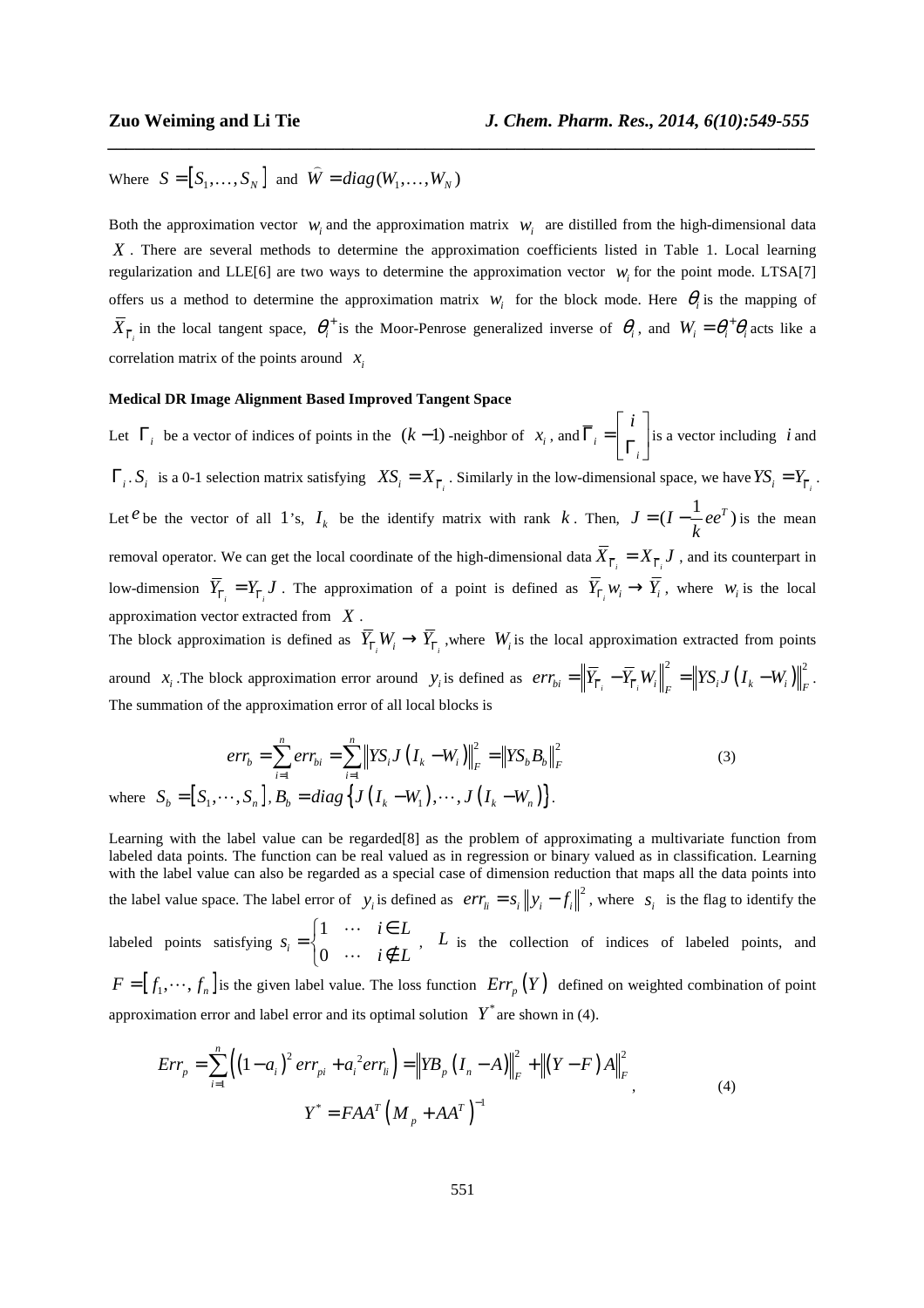where  $Y^* = FAA^T \left( M_p + AA^T \right)^{-1}, a_i = (\frac{l}{2} (1 - a^0) + a^0) s_i$  $=$   $\left(\frac{V}{n}(1-a^0) + a^0\right) s_i$  is the weight coefficient at *y<sub>i</sub>*, *l* is the number of labeled points,  $a^0$  is the minimal weight coefficient set by user, and  $A = diag(a_i)$ . Here, the setting of the weight coefficient  $a_i$  is based on the following two assumptions that: if the proportion of the labeled points decreases, we have to reduce our dependence on the knowledge only retained from the labeled points; if all the points are labeled, we must totally discard the geometric knowledge of the point clouds, for the label information is more reliable and the geometric knowledge is completely useless at that moment.

*\_\_\_\_\_\_\_\_\_\_\_\_\_\_\_\_\_\_\_\_\_\_\_\_\_\_\_\_\_\_\_\_\_\_\_\_\_\_\_\_\_\_\_\_\_\_\_\_\_\_\_\_\_\_\_\_\_\_\_\_\_\_\_\_\_\_\_\_\_\_\_\_\_\_\_\_\_\_*

Similarly, the total error defined for block approximation and its optimal solution are

$$
Err_b = \sum_{i=1}^{n} \left( \left( 1 - a_i \right)^2 err_{bi} + a_i^2 err_{li} \right) = \left\| YS_b B_b \left( I_K - A_b \right) \right\|_F^2 + \left\| \left( Y - F \right) A \right\|_F^2,
$$
\n
$$
\text{optimal } Y^* = FAA^T \left( M_b + AA^T \right)^{-1}
$$
\n
$$
(5)
$$

Here,  $M_b = S_b B_b (I_K - A_b) (I_K - A_b)^T B_b^T S_b^T$ ,  $K = k \times n$ ,  $A_b = diag\{a_1 I_k, \dots, a_n I_k\}$  is a sparse weight matrix. We take  $y^0 = \frac{1}{y} \sum y_i$  $y^0 = \frac{1}{\sqrt{2}} \sum y$  $n-l \frac{\sum_{i \in \mathbb{N}}}{n}$ =  $\frac{1}{-l} \sum_{i \in L} y_i$  as the decision threshold for classification..

#### **Medical DR Image Alignment computation issues**

*i∉ L* 

The drawback of the algorithm presented before is that it involves the operations of large sparse matrix. Some methods are presented here to reduce the complexity of the computation. The manifold constraint matrix *M* of each dataset can be computed by

$$
M(\overline{\Gamma}_i, \overline{\Gamma}_i) \leftarrow M(\overline{\Gamma}_i, \overline{\Gamma}_i) + W_i, \quad i = 1, \cdots, n
$$
\n<sup>(6)</sup>

with initial  $M = 0_{n \times n}$  [4]. Let  $\tilde{\Gamma}_j$  denote the vector of indices of  $T_j$  in the global coordinates  $\tilde{T}$ ,  $n_j$  denote the number of points in dataset  $T_j$ , and  $\tilde{n}$  be the number of points in  $\tilde{T}$ . Let 1 *m*  $c = \sum_i n_i$ *j*  $\tilde{n}_{c} = \sum n$ =  $\tilde{n}_c = \sum_{j=1}^{m} n_j$  denote the number of equation constraints of all datasets. By aligning the equation constraints in each dataset, we can get the total manifold constraint matrix.

$$
\tilde{M}(\tilde{\Gamma}_j, \tilde{\Gamma}_{cj}) = M_{j}, \quad j = 1, \cdots, m
$$
\n(7)

with initial  $\tilde{M} = 0_{\tilde{n} \times \tilde{n}_c}$ . Here, 1  $k=1$ 1  $j-1$   $j$   $T$  $c_j$   $\Box$   $\Box$   $\mu_k$   $\Box$   $\Box$   $\Box$   $\mu_k$  $k=1$  k  $n_{k}+1 \quad \cdots \quad \sum n$ −  $\tilde{\Gamma}_{cj} = \left[ \sum_{k=1}^{j-1} n_k + 1 \cdots \sum_{k=1}^{j} n_k \right]^T$  is the index of the manifold constraints of  $Y_j$ 

in the total constraints. The total manifold constraint matrix can be computed by

$$
\tilde{B} = \tilde{M}\tilde{M}^T \tag{8}
$$

#### **Experiments and discussion**

We validate the effectiveness of our algorithms by solving the problem of image sequence alignment. The images of two objects in COIL20 are shown in Figure 1. The images of the objects were taken at pos intervals of 5 degrees.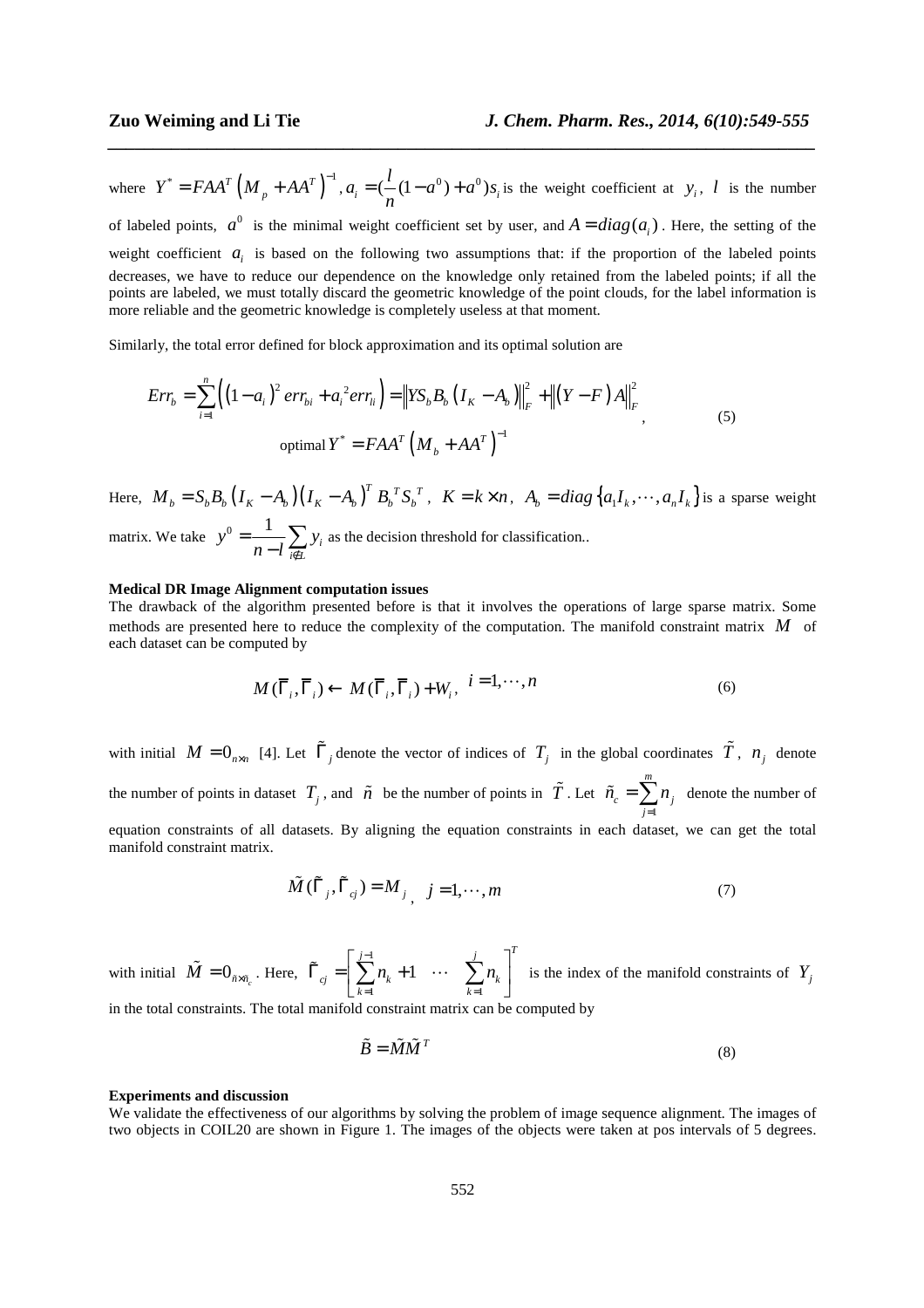The embedded manifolds before aligned are shown in Figure 2, and the embedded manifolds after aligned are shown in Figure 3. The matching points for aligning the manifold of different image sequences are marked as large dots by different colors(red, white, black). We can see that our algorithms can align the embedded manifolds properly with the knowledge extracted from the matching points and the relationship among points of each image sequence.

*\_\_\_\_\_\_\_\_\_\_\_\_\_\_\_\_\_\_\_\_\_\_\_\_\_\_\_\_\_\_\_\_\_\_\_\_\_\_\_\_\_\_\_\_\_\_\_\_\_\_\_\_\_\_\_\_\_\_\_\_\_\_\_\_\_\_\_\_\_\_\_\_\_\_\_\_\_\_*



**Figure 3. Embedded Manifolds After Aligned** 

We also select two image sequences for experiments from the FacePix database[8][9]. The image sequences corresponding to the profile view of the object taken with the camera placed at 90 degrees from the frontal are shown in Figure 4. The embedded manifolds before aligned are shown in Figure 5, and the embedded manifolds after aligned are shown in Figure 6.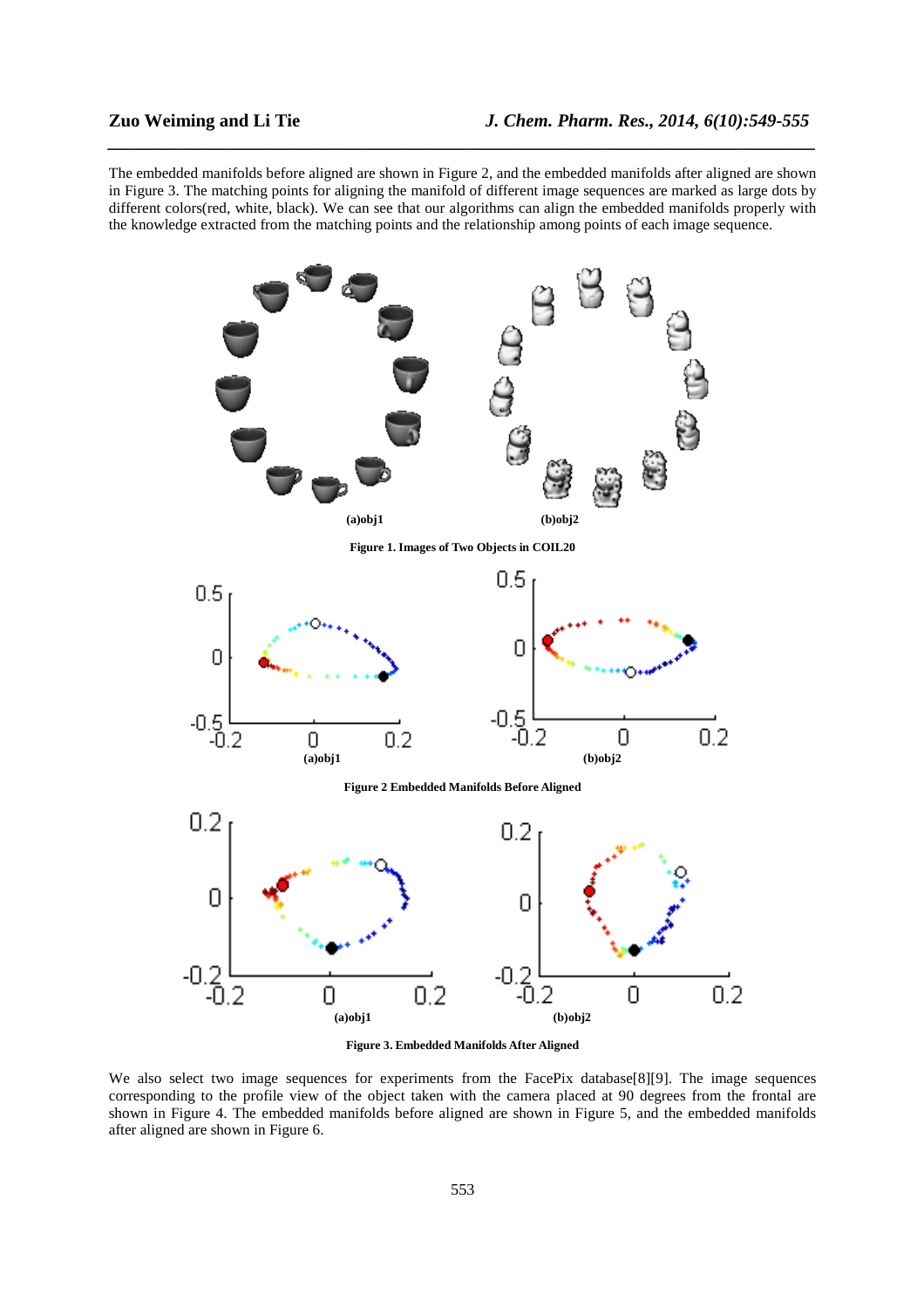

**(e) Original image 3 (f) Enhanced image 3** 

**Figure 4. Enhancement contrast of DR image** 

## **CONCLUSION**

In this work, we introduced improved tangent space algorithm to solve medical DR image alignment problem. Our algorithm does not need the same guarantees of global optimality or convergence, it also does not involve many more free parameters, such as learning rates, convergence criteria, or architectural specifications. The experiment result of aligning image sequences validates the effectiveness of our algorithm.